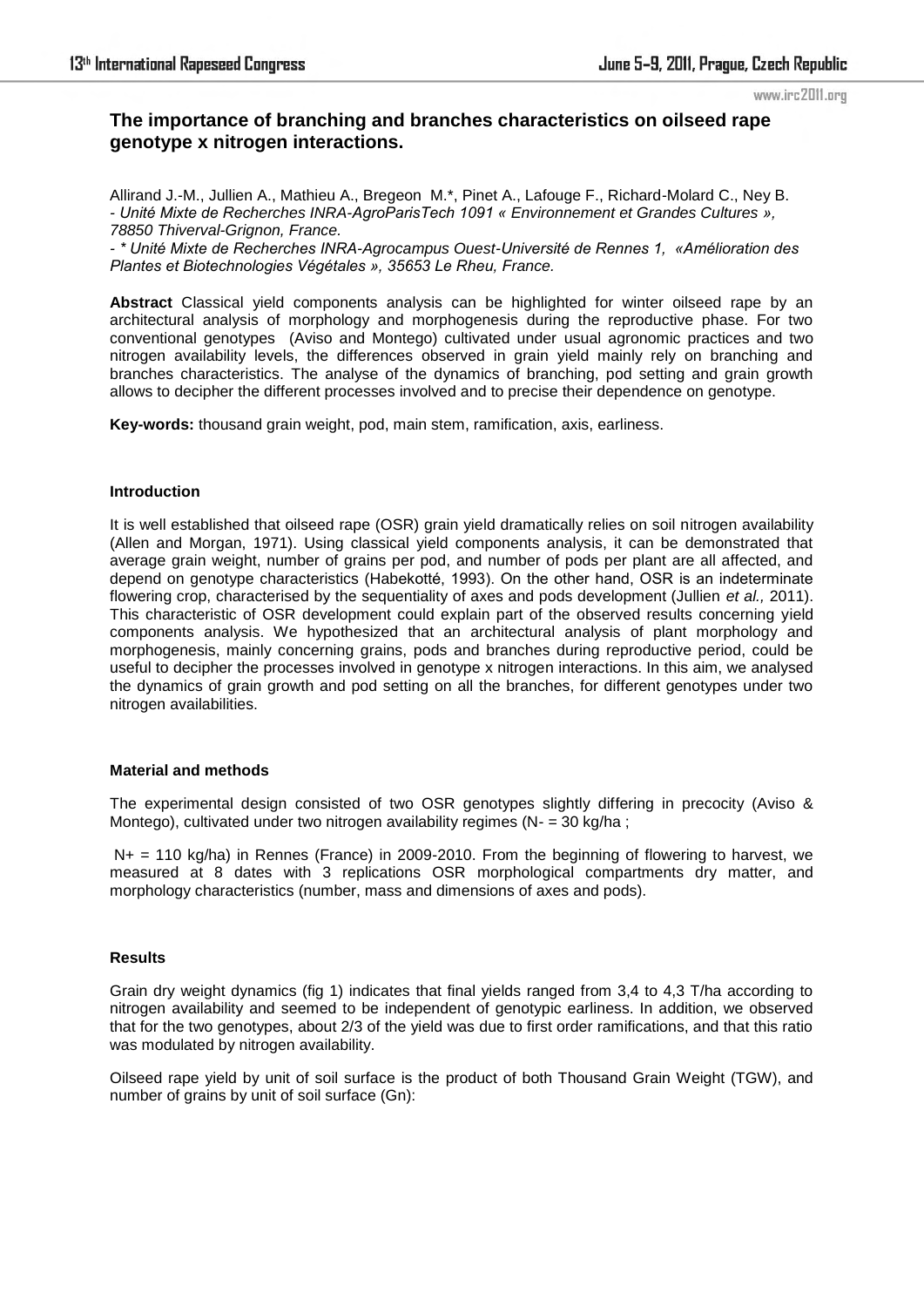*Yield*  $(T/ha) = Gn \times TGW(g) \times 10^6$ 



**Figure 1 : Grain dry matter accumulation for the two genotypes (Aviso and Montego) under two nitrogen availability levels (N+ and N-). The grain DM originated from main stem (MS) or from the whole ramified system are separately represented.** 

a) At the harvest and for each genotype, TGW didn't depend on N availability (fig 2). Moreover, main stem and ramifications displayed the same global TGW. Ramification grain growth appeared to be delayed *versus* main stem, but main stem grain growth stopped before ramification grain growth, probably due to reduced pod photosynthesis. The two genotypes studied differed by grain growth earliness, and their TGW level at harvest, respectively 4,7g for Aviso and 4,1g for Montego.



**Figure 2 : Thousand grain weight (TGW) dynamics for the two genotypes Aviso (a) and Montego (b) under two nitrogen availability levels (N+ and N-); main stem (MS) and ramifications (RAM) TGWs are represented separately.** 

b) The number of grains (Gn) by soil surface unit was calculated for each type of axis (main stem and different first order ramifications) as the sum of the number of pods (Pn), multiplied by the number of grains *per* pod (Gnpp) :

$$
Gn = \sum\nolimits_{axes} Pn \times Gnpp
$$

- Under classical sowing densities, first order ramification appearance concerns the buds located at the basis of main stem upper leaves; we consider here that second order ramifications were negligible. The number of ramifications *per* plant is established at the beginning of flowering, with respect of earliness differences (figure 3). Despite a great variability at the plant level, the number of ramifications for the two genotypes was always higher at high nitrogen availability. Conversely, plant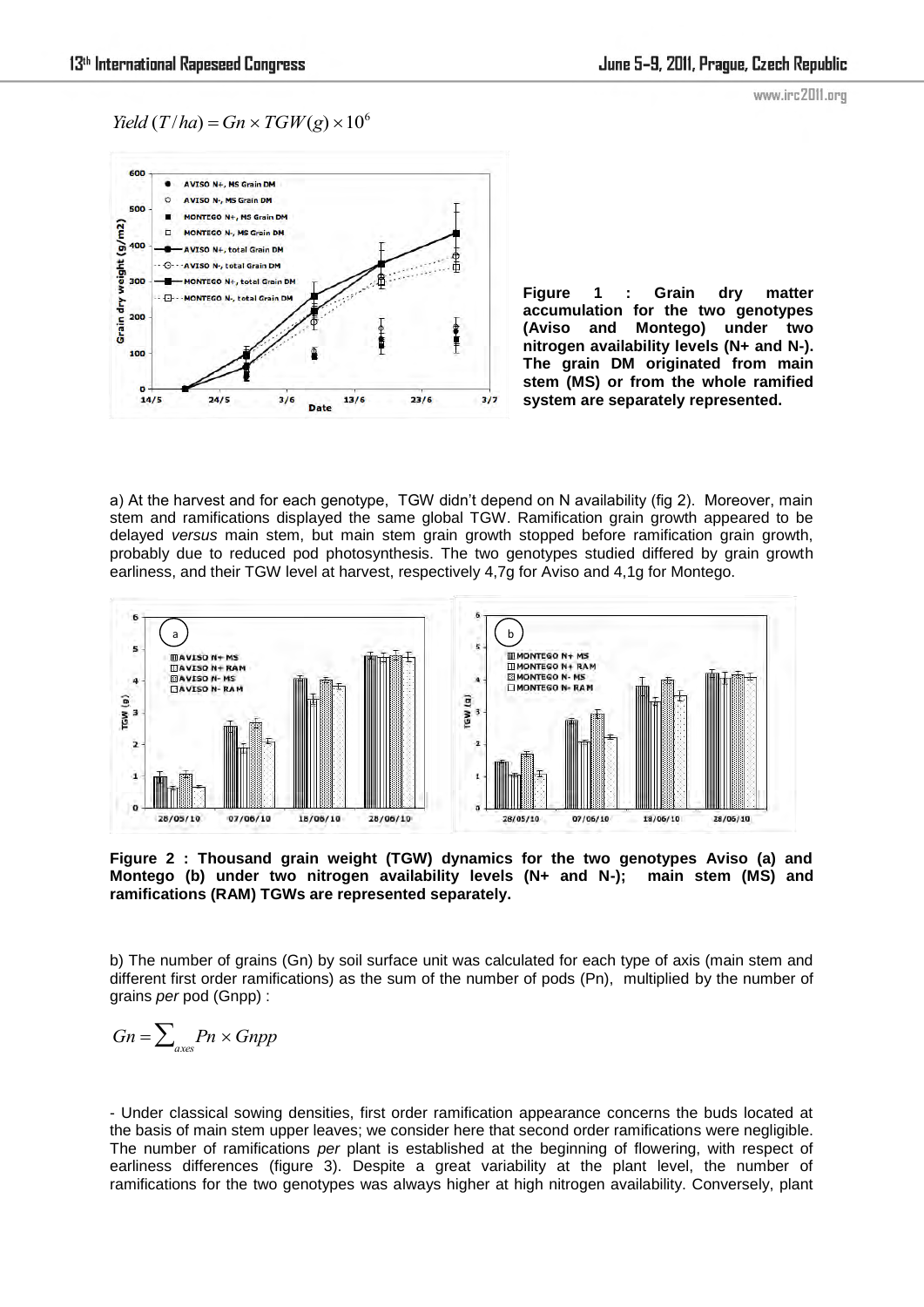density observed at each measurement date was always lower at high nitrogen availability, probably due to light competition increase (figure 4). As a consequence, the number of stems (main stem and ramifications) by square meter was constant for each genotype (table 1).



**Figure 3 : Number of ramifications per plant for the two genotypes Aviso (a) and Montego (b) under two nitrogen availability levels (N+ and N-).**



| Genotyp<br>е | <b>Nitroge</b><br>n | Nb of axes per<br>m2 |
|--------------|---------------------|----------------------|
| Aviso        | N+                  | $302,6 \pm 17$       |
| Aviso        | N+                  | $307,2 \pm 25$       |
| Montego      | N-                  | $278,9 \pm 17,6$     |
| Montego      | N-                  | $278,4 \pm 9$        |

**Table 1: Number of axes per square meter for for two genotypes under two Nitrogen availability levels (N+ and N-**

## **Figure 4 : Number of plants per square meter (density), for the two genotypes Aviso and Montego under two nitrogen availability levels (N+ and N-).**

- At harvest time, the average pod number *per* axis followed the same pattern for all the treatments (figure 5). Lower nitrogen availability induced a reduction of the final number of pods for all the axes. This reduction was amplified for the basal axes, and was directly linked to the reduction of axis final length (fig 6).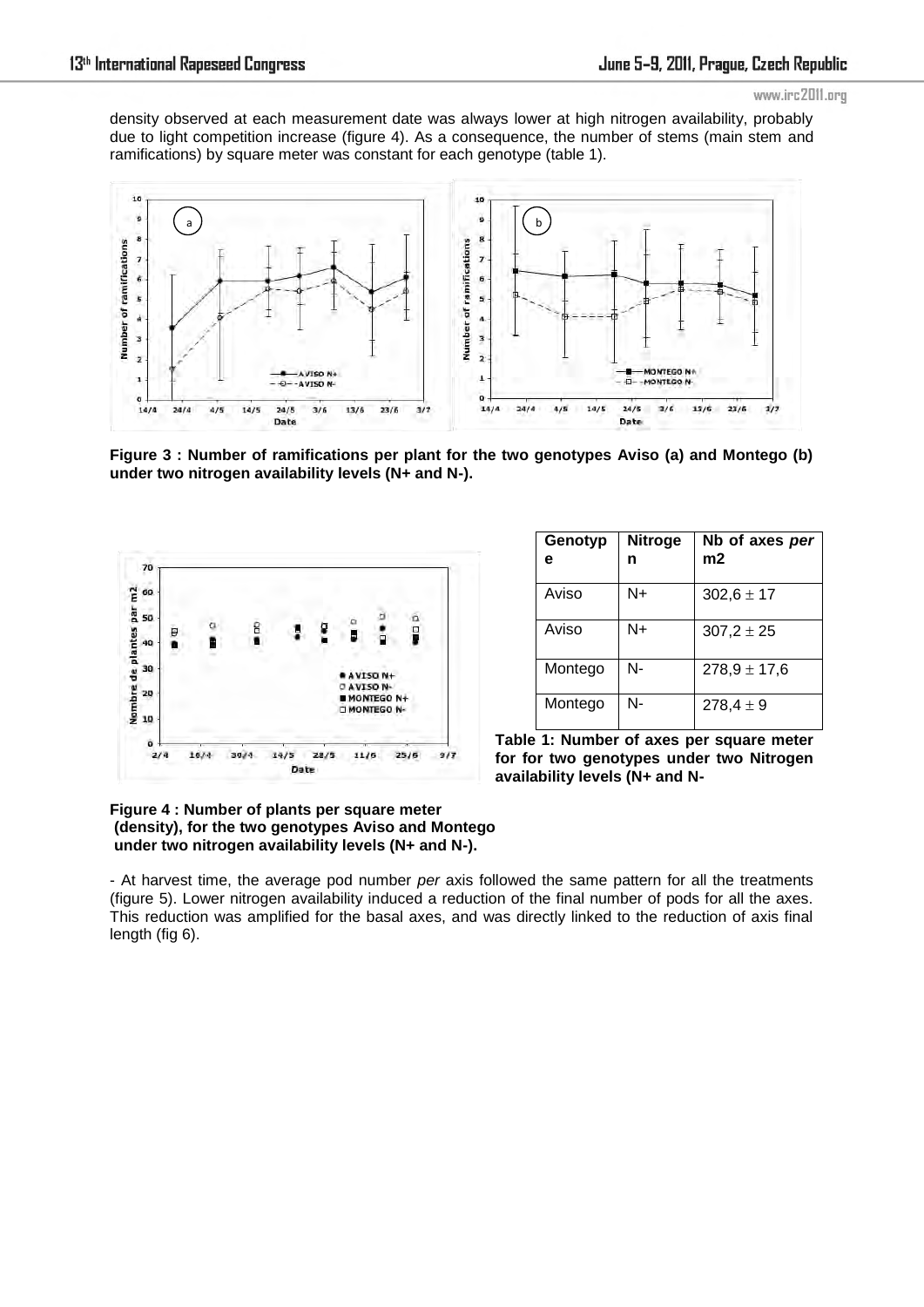

**Figure 5 : Average number of pods per ramification for the two genotypes Aviso (a) and Montego (b) under two nitrogen availability levels (N+ and N-). First order axes were top-down identified from 1 to 6.** 

-Grain number *per* pod (Gnpp) had not been directly measured, but can be assessed by dividing axis grain mass by the number of pods present on this axis. When represented *versus* grain growth (TGW) for he main stem, this ratio remains constant (fig 7), but lower than expected values, probably due to the fact that the number of pods included empty or not fully filled pods on each axis.



**Figure 6 : Average axis length for the two genotypes Aviso (a) and Montego (b) under two nitrogen availability levels (N+ and N-). First order axes were top-down identified from 1 to 6.** 



**Figure 7: Main Stem grain DW per pod** *versus* **TGW, for the two genotypes Aviso and Montego under two nitrogen availability levels (N+ and N-).**

### **Discussion**

Under usual agronomic practices and for conventional genotypes, we showed that oilseed rape grain yield partly relies on branching and branches characteristics. The number of pods *per*  plant is related for each genotype to the growth of

all the different axes allowed by nitrogen availability, while first order axes dynamics, even if dependant on genotype earliness seems to be at the canopy level regulated by light availability. Otherwise ramification grain growth is delayed *versus* main stem, but at harvest, Thousand Grain